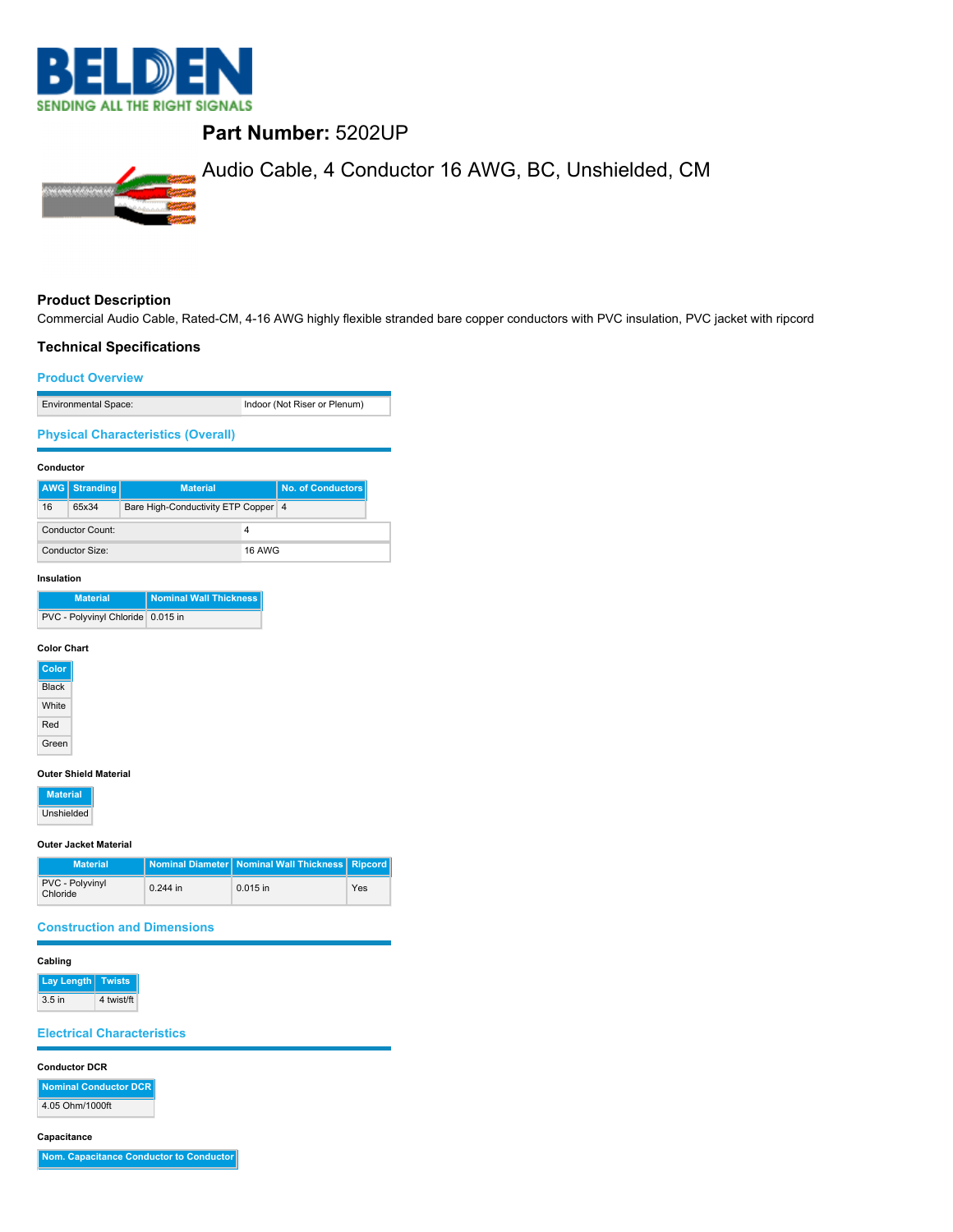|  | 30 pF/t |
|--|---------|
|--|---------|

| 30 pF/ft |
|----------|
|          |

Shielding: Unshielded

### **Inductance**

**Nominal Inductance**

 $\overline{0.16 \mu H/ft}$ 

# **Current**

**Max. Recommended Current [A]**

15.5 Amps per conductor @ 25°C

### **Voltage**

**UL Voltage Rating**

300V RMS

# **Temperature Range**

| UL Temp Rating:       | $75^{\circ}$ C                       |
|-----------------------|--------------------------------------|
| Operating Temp Range: | -20 $^{\circ}$ C To +75 $^{\circ}$ C |

#### **Mechanical Characteristics**

| <b>Bulk Cable Weight:</b>        | 48 lbs/1000ft |
|----------------------------------|---------------|
| Max Recommended Pulling Tension: | $130$ lbs     |
| Min Bend Radius/Minor Axis:      | 2.5 in        |

# **Standards**

| NEC/(UL) Specification: |  |
|-------------------------|--|
|                         |  |

# **Applicable Environmental and Other Programs**

| EU Directive 2000/53/EC (ELV):        | Yes                           |
|---------------------------------------|-------------------------------|
| EU Directive 2003/96/EC (BFR):        | Yes                           |
| EU Directive 2011/65/EU (ROHS II):    | Yes                           |
| EU Directive 2012/19/EU (WEEE):       | Yes                           |
| EU Directive Compliance:              | EU Directive 2003/11/EC (BFR) |
| EU CE Mark:                           | Yes                           |
| EU RoHS Compliance Date (yyyy-mm-dd): | 2005-04-01                    |
| CA Prop 65 (CJ for Wire & Cable):     | Yes                           |
| MII Order #39 (China RoHS):           | Yes                           |

# **Flammability, LS0H, Toxicity Testing**

| UL Flammability:   | UL1685 UL Loading |
|--------------------|-------------------|
| UL Voltage Rating: | 300 V RMS         |

# **Plenum/Non-Plenum**

| Plenum (Y/N): |  |
|---------------|--|
|               |  |

# **Part Number**

# **Variants**

| Item#           | Color              | <b>Footnote</b> |
|-----------------|--------------------|-----------------|
| 5202UP 0101000  | <b>BLACK</b>       | C.              |
| 5202UP 010U1000 | <b>BLACK</b>       |                 |
| 5202UP D151000  | <b>BLUE</b>        |                 |
| 5202UP D15500   | <b>BLUE</b>        | C               |
| 5202UP D15U1000 | <b>BLUE</b>        |                 |
| 5202UP D15U500  | <b>BLUE</b>        |                 |
| 5202UP 0081000  | GRAY               | C               |
| 5202UP 008U1000 | GRAY               |                 |
| 5202UP 008U500  | GRAY               |                 |
| 5202UP 0051000  | <b>GREEN, DARK</b> |                 |
| 5202UP 005500   | <b>GREEN, DARK</b> |                 |
| 5202UP 005U500  | <b>GREEN, DARK</b> |                 |